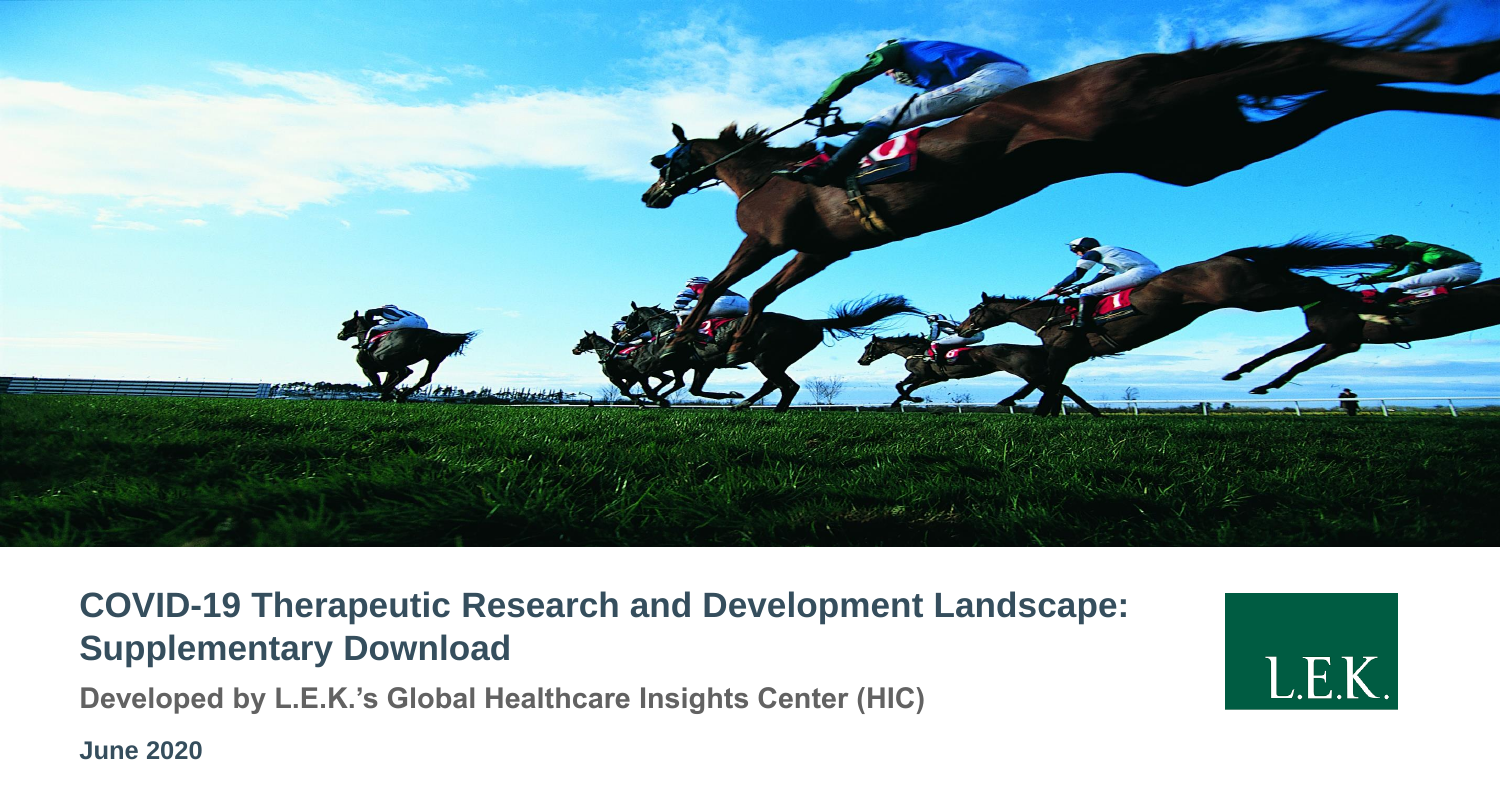## **Contents of these materials:**

- COVID-19's impact is first and foremost a global humanitarian crisis that has thrown us into uncharted territory. We at L.E.K. Consulting extend our heartfelt sympathies to all who are affected by this crisis around the world
- These materials provide additional asset-by-asset information on the therapeutic candidates in development for COVID-19 as a supplement to the *Executive Insights* published on our webpage
- The research and development (R&D) pipeline is evolving, with new assets in development and with both scientific and anecdotal data being refreshed on a daily basis; hence, certain perspectives may be out of date at the time of publishing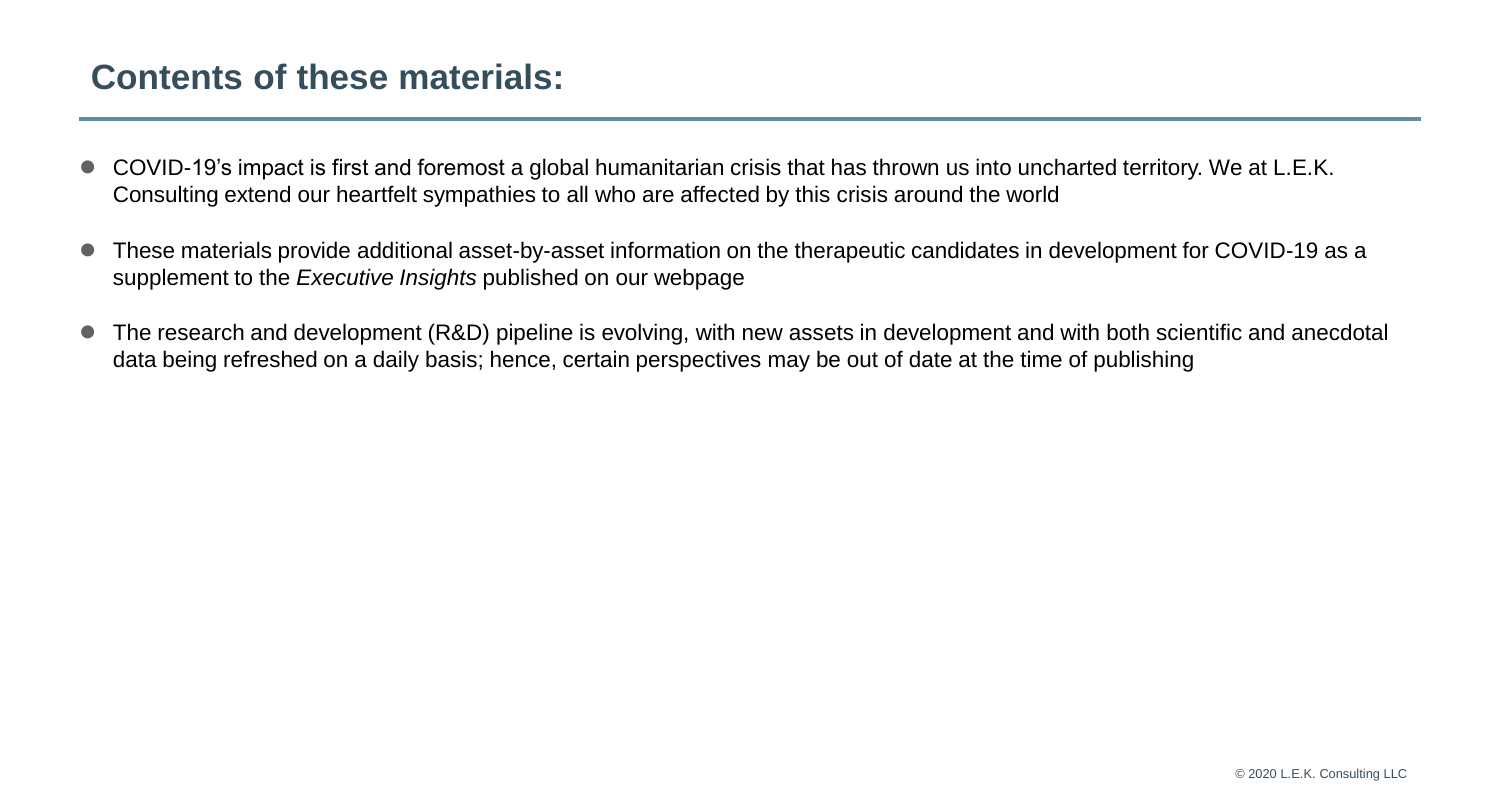## **More than 300 individual assets are in development for COVID-19 worldwide, demonstrating the wide-ranging manner in which the biopharma industry has mobilized its response**

**Worldwide timeline of COVID-19 asset development start\***

Number of assets (2020)



\*Denotes the date that a new drug was added or new license reported on Pharmaprojects, press release dates were used for select assets not in Pharmaprojects Sources: Pharmaprojects pull as of 5/12/2020; company press releases; L.E.K. research and analysis

© 2020 L.E.K. Consulting LLC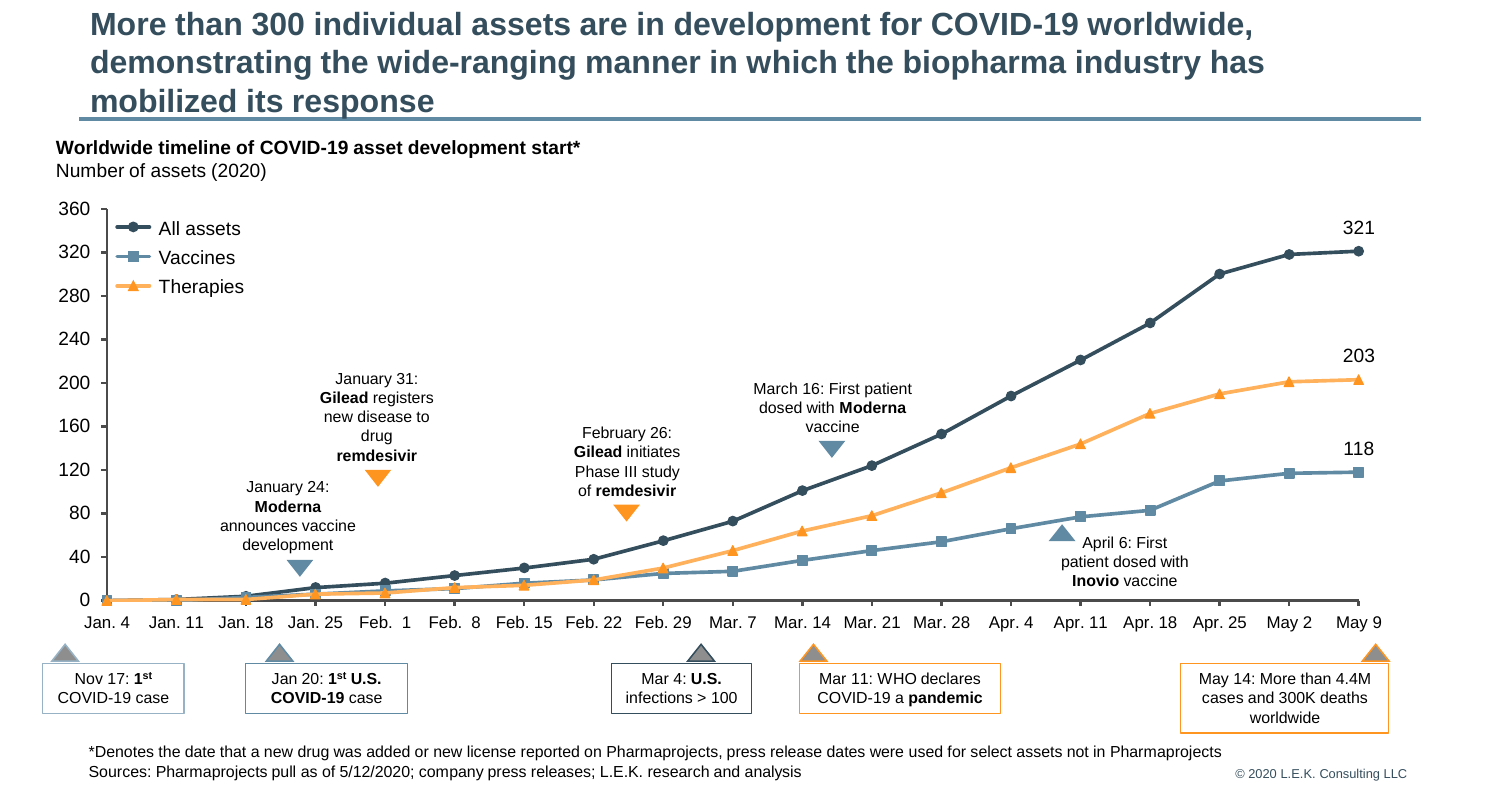# **Case study: Fujifilm's favipiravir**



- Favipiravir has extensive late-stage clinical trials underway in multiple countries including the U.S. and Japan; the Japanese government has been a vocal proponent of the asset
- Fujifilm has partnered with the Japanese government and is in the process of securing additional raw material supply to boost production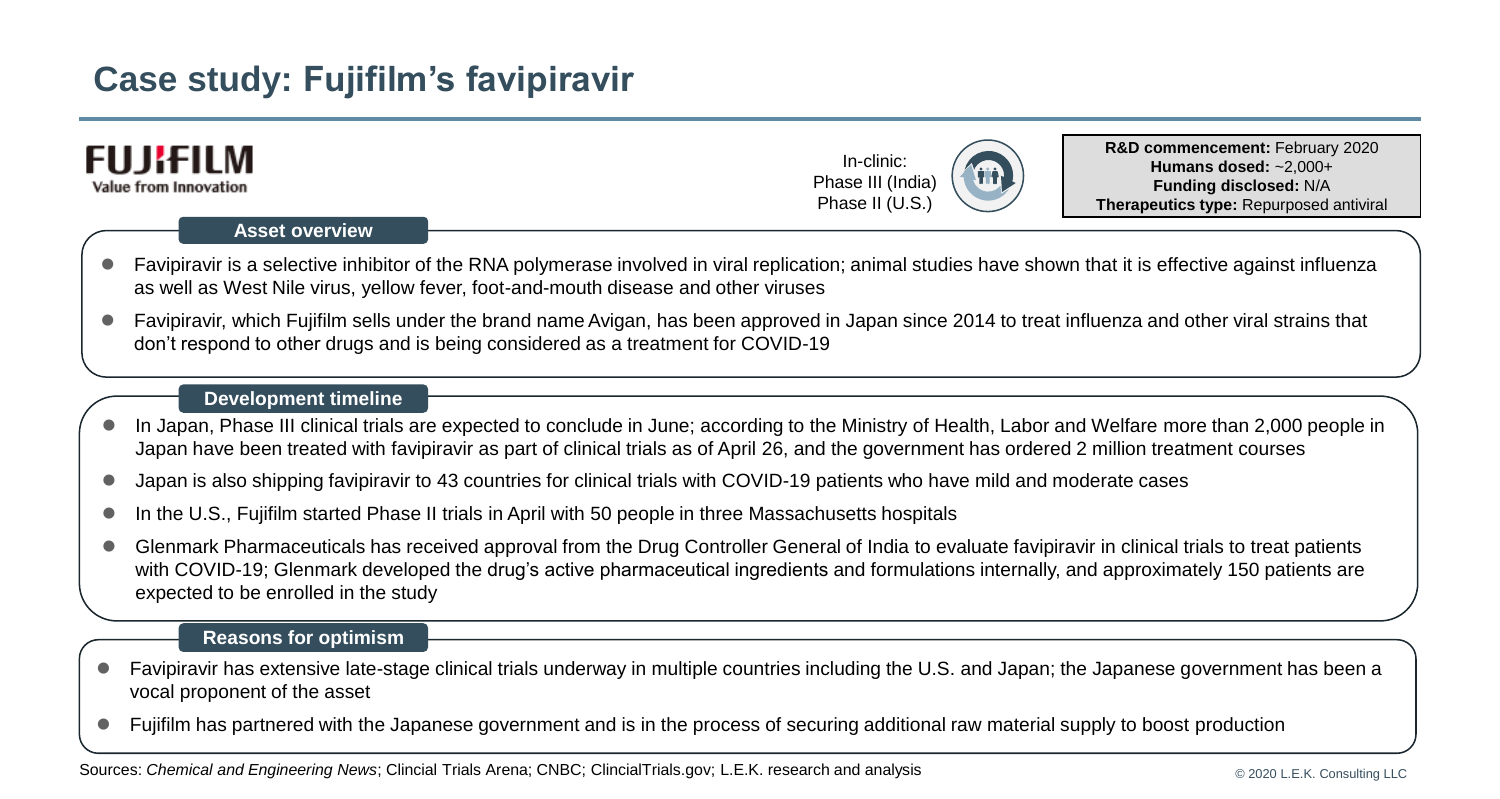## **Case study: Roivant's gimsimulab**



- Roivant's gimsimulab study for ARDS is the first for an anti-GM-CSF therapy initiated in severe COVID-19 patients
- Gimsimulab has demonstrated a favorable safety and tolerability profile based on data collected in previous nonclinical and Phase I studies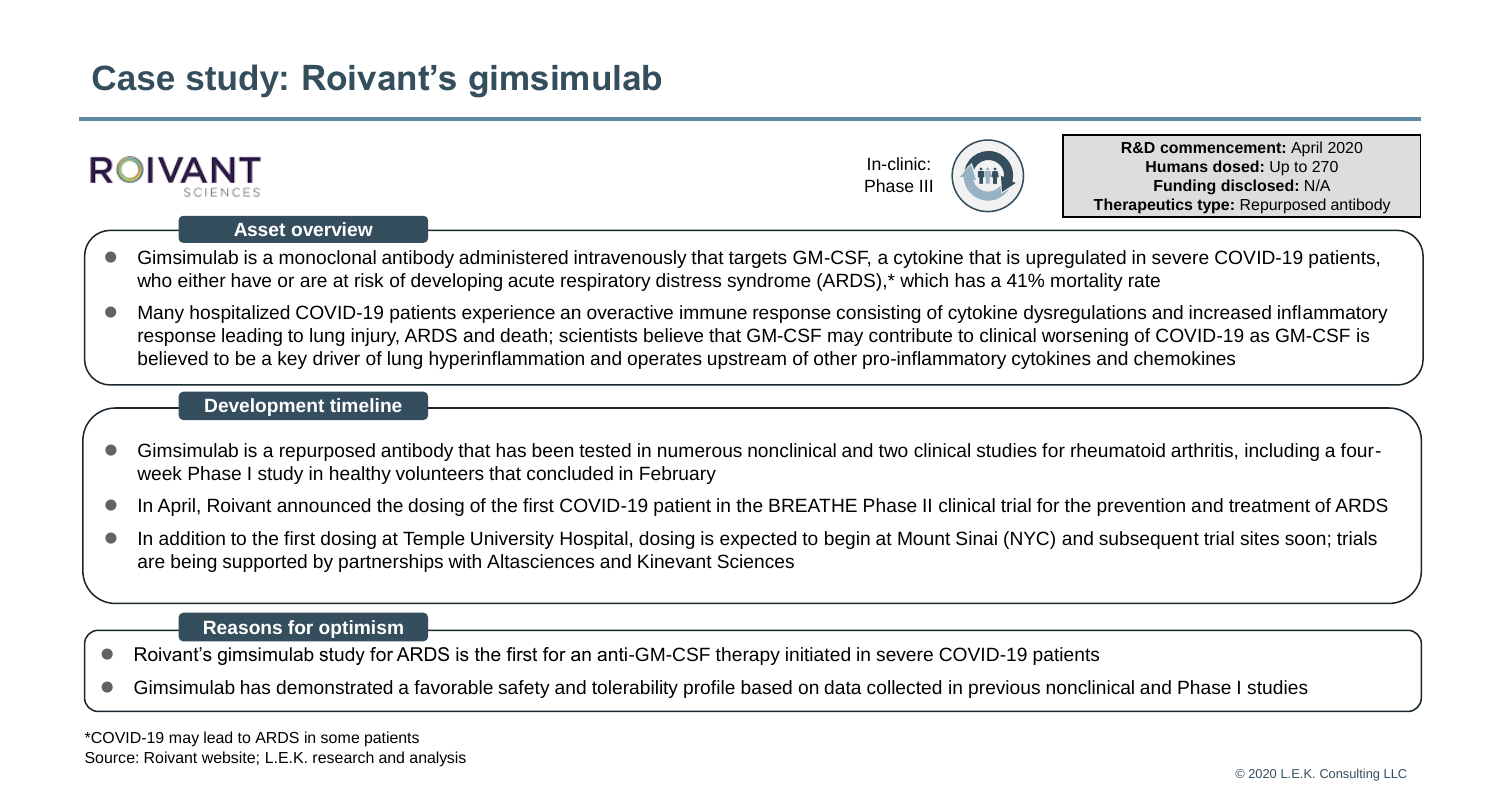# **Case study: Gilead's remdesivir**



### **Asset overview**

- Remdesivir is an investigational nucleotide analog with broad-spectrum antiviral activity, administered intravenously in a five- or 10-day dosing
- It has demonstrated in vitro and in vivo activity in animal models against MERS/SARS pathogens, which are coronaviruses and similar in structure to COVID-19
- Remdesivir makes growing chains of viral RNA terminate prematurely, thereby killing the virus and preventing replication
- Gilead has struck agreements with five generic manufacturers to help produce remdesivir for over 127 countries

### **Development timeline**

- Remdesivir is a repurposed antiviral originally used for hepatitis C (in 2009) and then Ebola (in 2015); Gilead began COVID-19 work on remdesivir in February
- Gilead initiated two Phase III clinical trials to evaluate the safety and efficacy of remdesivir in adult COVID-19 patients after the Food and Drug Administration's rapid review and acceptance of Gilead's investigational new drug filing; these studies began enrolling patients in March, with the goal of enrolling ~1,000 patients
- There are also two ongoing remdesivir ongoing trials in China; the National Institute of Allergy and Infectious Diseases (NIAID) has initiated a Phase II doubleblind trial for hospitalized COVID-19 patients; INSERM in France has also begun evaluating remdesivir among other treatment options

### **Reasons for optimism**

- On May 1, the FDA officially granted EUA for remdesivir to treat COVID-19 in severe hospitalized patients; data showed remdesivir cut recovery time for hospitalized patients by 31%, and the mortality rate declined to 8% from 11% for those who received placebo (not statistically significant)
- The U.S. government will coordinate the distribution of remdesivir to hospitals with the highest need, beginning in early May

#### \*Emergency use authorization Sources: *The New York Times*; *FierceBiotech*; The Hill; Gilead website; L.E.K. research and analysis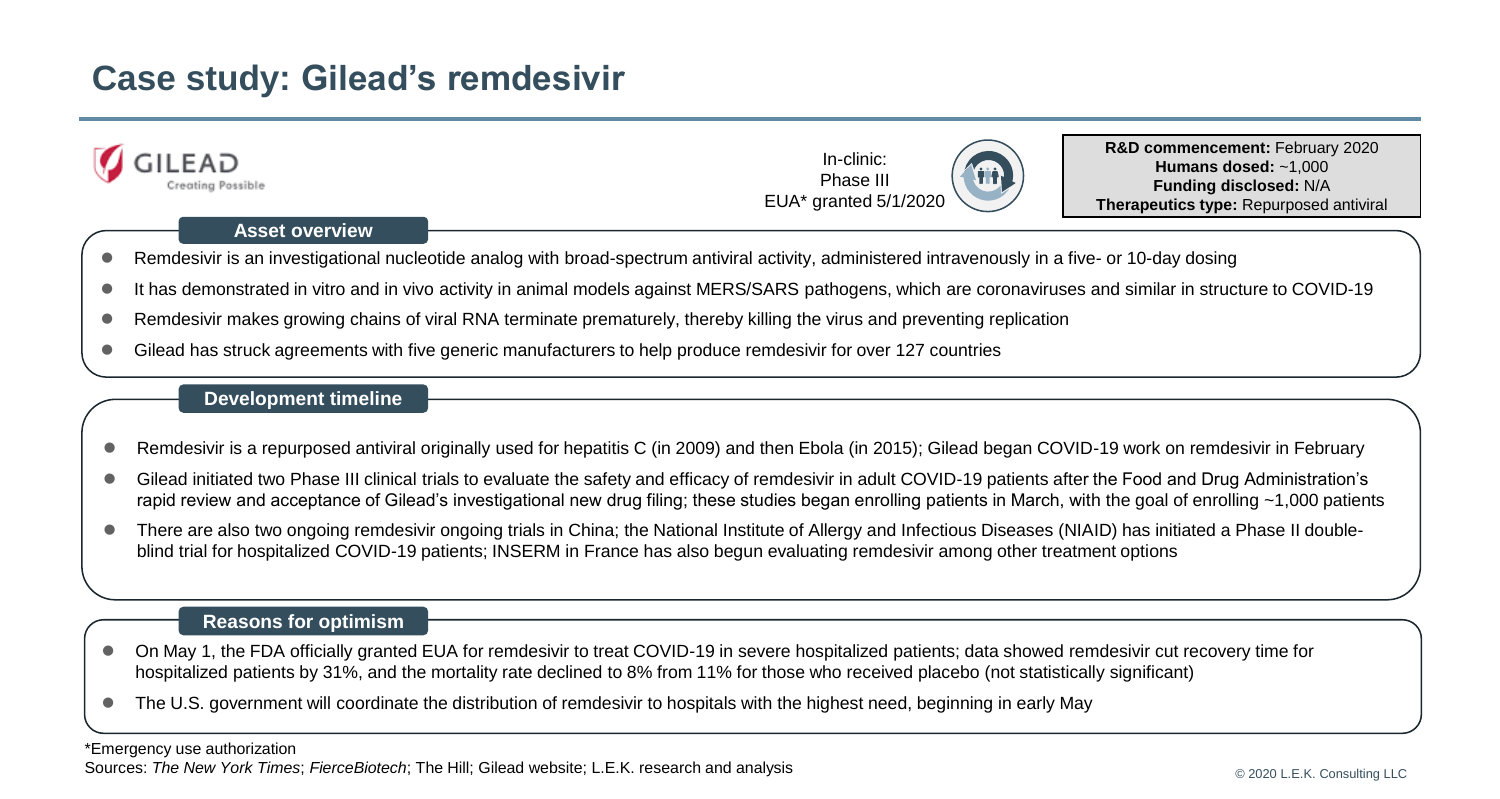## **Case study: Ascletis's ASC09 and AbbVie's ritonavir**



### **Asset overview**

- ASC09, developed by Ascletis, was originally intended as an antiviral for HIV patients; clinical trials have demonstrated that ASC09 has a high genetic barrier to resistance compared with other approved protease inhibitors and strong antiviral activity
- Ritonavir, developed by AbbVie, is an HIV protease inhibitor that was initially developed as an independent antiviral agent but is now more commonly used as a booster of other protease inhibitors
- The combination of these two drugs is under investigation for COVID-19 due to their potential synergistic relationship

#### **Development timeline**

- In April, the ASC09/ritonavir fixed-dose combination received IND approval from the National Medical Products Administration (NMPA) as a HIV protease inhibitor; the effects of ASC09/ritonavir on COVID-19 are currently being investigated
- A number of clinical trials initiated in February are currently underway to evaluate the efficacy of ASC09/ritonavir on COVID-19 as well as to compare its efficacy with the combination of lopinavir/ritonavir

#### **Reasons for optimism**

ASC09/ritonavir is a novel antiviral that has been shown through clinical trials to be safe and well tolerated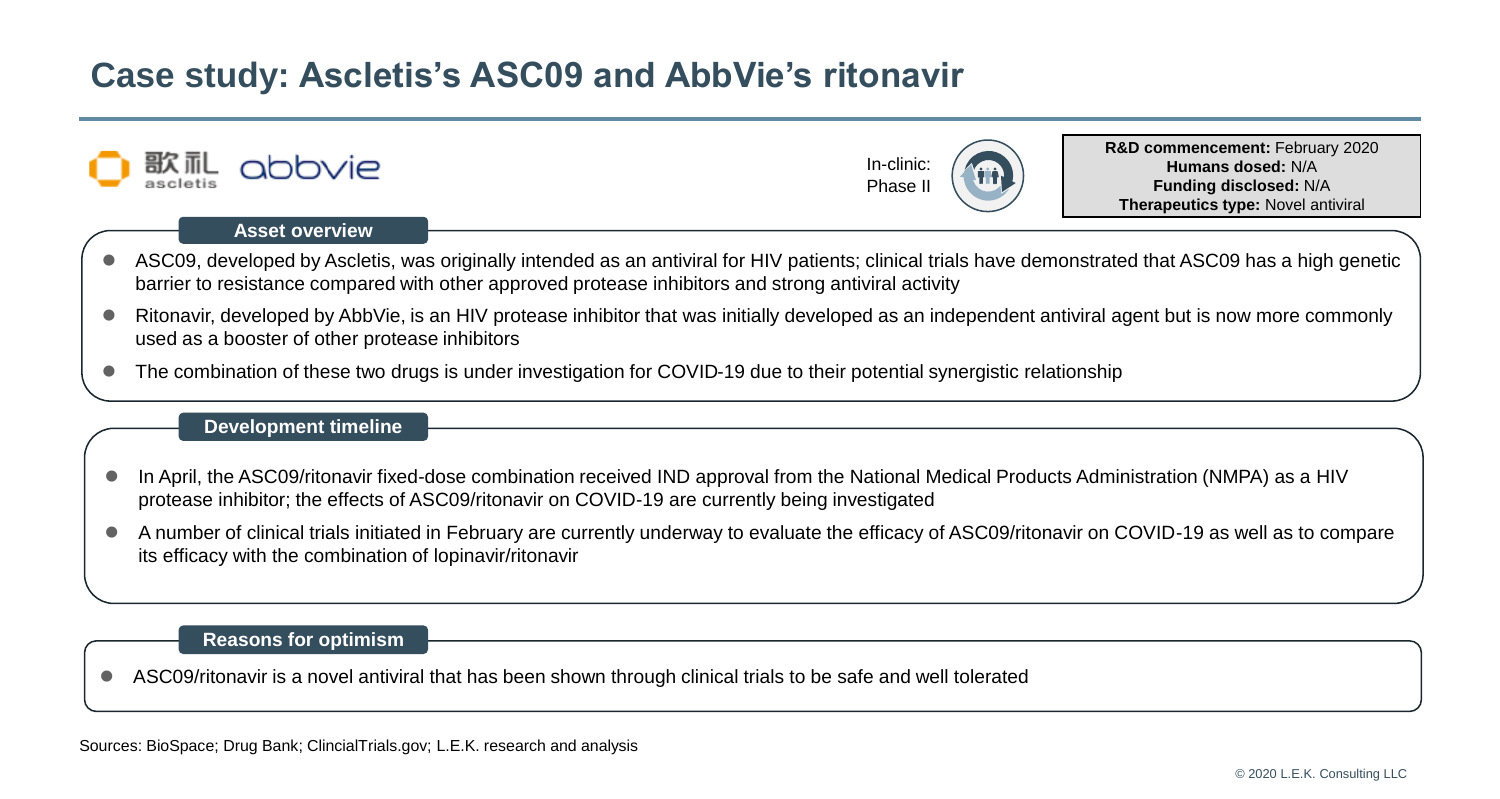## **Case study: BioCryst's galidesivir**



- BioCryst has completed Phase I clinical safety and pharmacokinetics trials of galidesivir by both intravenous and intramuscular routes of administration in healthy subjects; the drug was shown to be safe and well tolerated
- In mid-April, BioCryst initiated a double-blind clinical study funded by the NIAID that will be conducted in Brazil under a U.S. IND application

- Galidesivir's COVID-19 clinical trials for galidesivir are currently being funded by NIAID (NIH); historically, the drug's development has also been strongly supported and funded by both NIAID and BARDA, which may accelerate the approval process for the drug
- Galidesivir has shown antiviral activity against the MERS and SARS coronaviruses, suggesting potential for effectiveness against COVID-19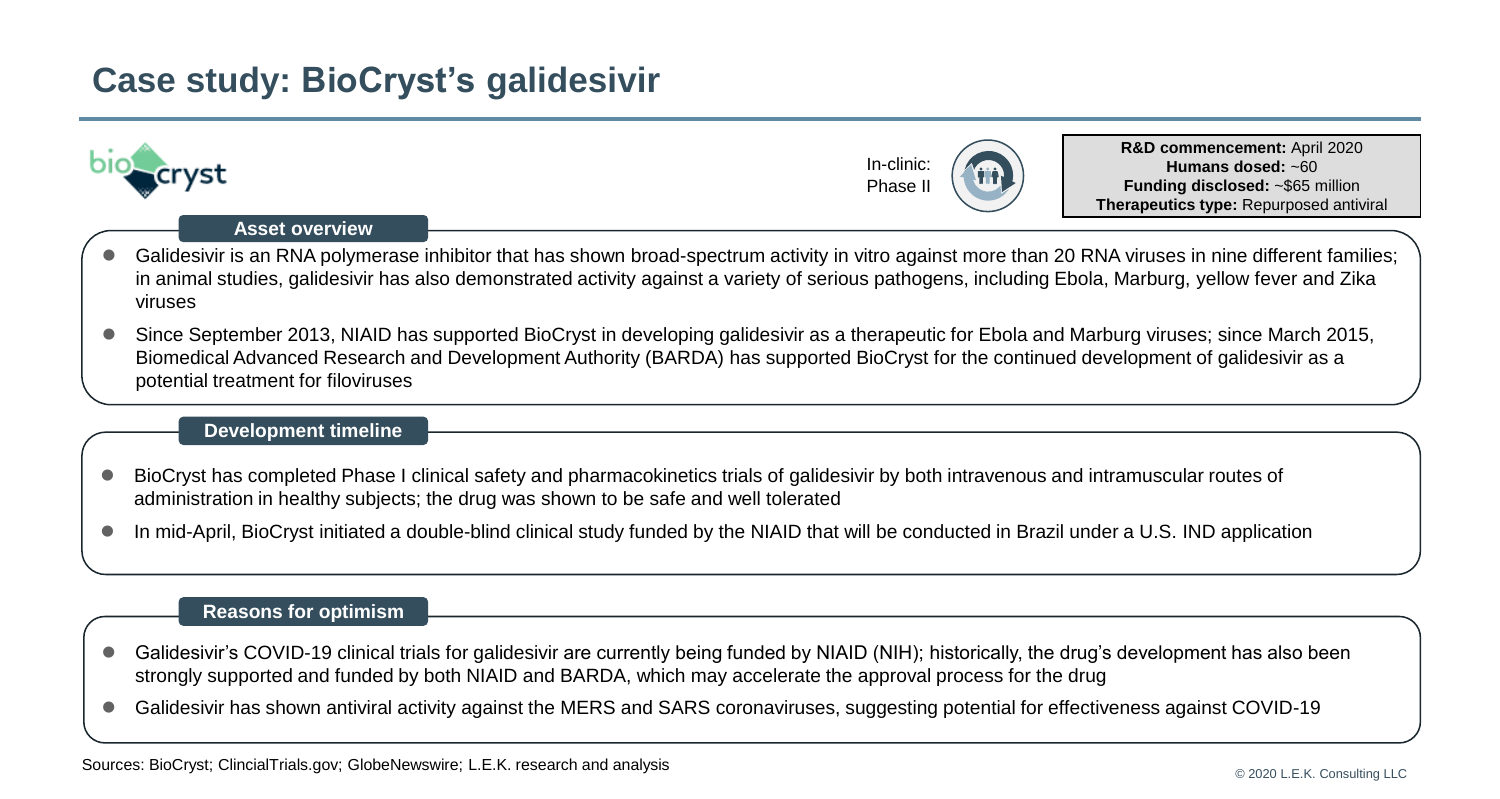# **Case study: Apeiron's APN01 (formerly GSK2586881)**



 In April, Apeiron initiated Phase II clinical trials of APN01 for the treatment of COVID-19 in Austria, Germany and Denmark; the Austrian government is providing funding support for the trials in Austria

## **Reasons for optimism**

 APN01 has a unique dual mode of action, as it has the potential to prevent the virus from entering cells while also reducing the harmful inflammatory reactions in the lungs and protecting against acute lung injury (ALI/ARDS)

\*In previous non-COVID-19-related Phase I and Phase II trials Sources: BioWorld; ClinicialTrials.gov.; GSK; Clinical Trials Arena; L.E.K. research and analysis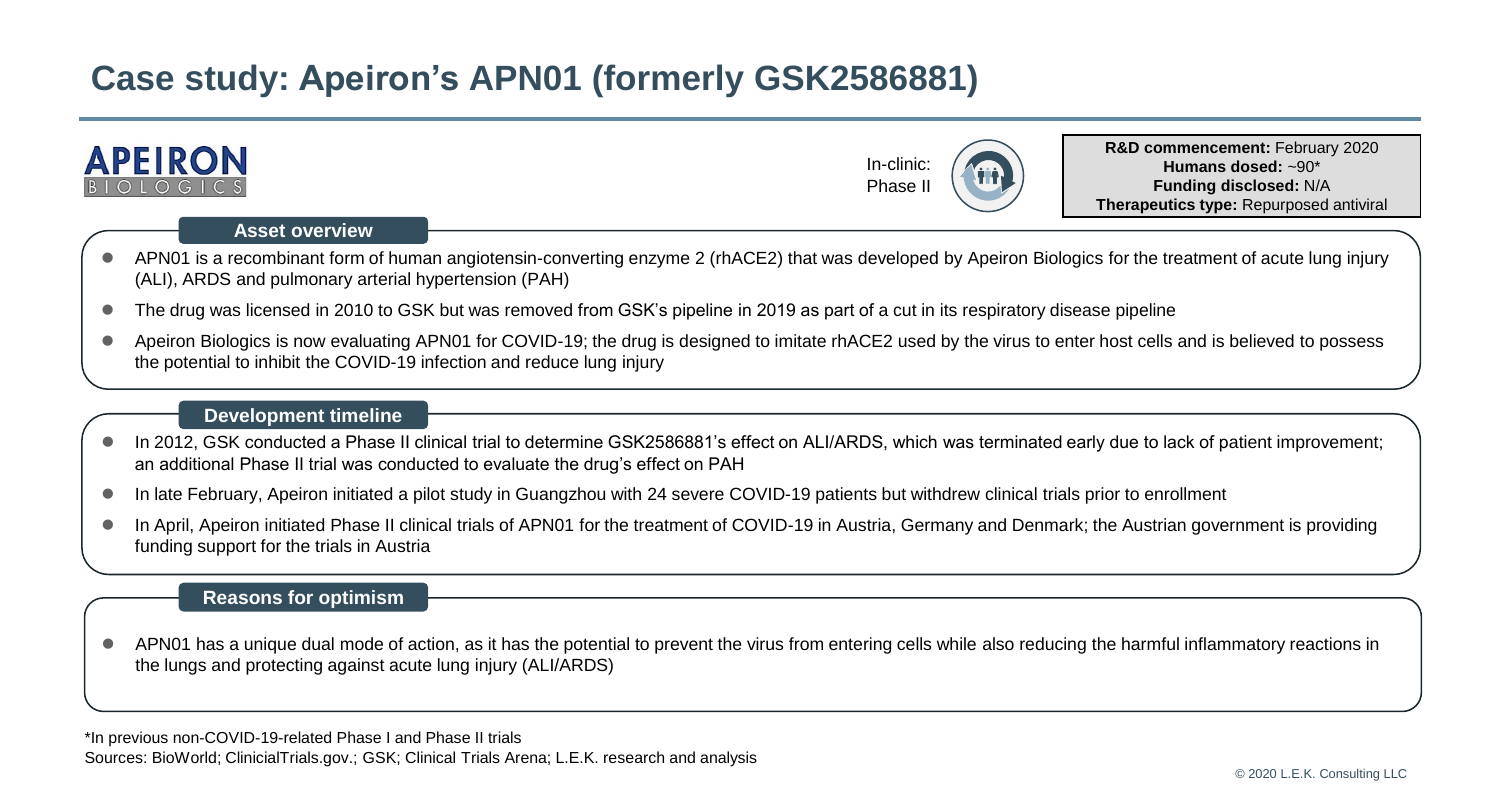## **Case study: ImmuneMed's humanized virus-suppressing factor-variant 13 (hzVSF)**

| <b>ImmuneMed</b>                                                                                                                                                                                          | In-clinic:<br>Phase I                                                                                                                      |  | <b>R&amp;D commencement:</b> March 2020<br>Humans dosed: ~24<br>Funding disclosed: N/A<br>Therapeutics type: Repurposed antiviral |  |  |  |  |
|-----------------------------------------------------------------------------------------------------------------------------------------------------------------------------------------------------------|--------------------------------------------------------------------------------------------------------------------------------------------|--|-----------------------------------------------------------------------------------------------------------------------------------|--|--|--|--|
| <b>Asset overview</b>                                                                                                                                                                                     |                                                                                                                                            |  |                                                                                                                                   |  |  |  |  |
| hzVSF was originally developed as a treatment for chronic hepatitis B and severe influenza, though it can be used for a wide range of viral diseases<br>$\bullet$                                         |                                                                                                                                            |  |                                                                                                                                   |  |  |  |  |
| It is administered intravenously across multiple doses, with the number of doses varying depending on the severity of the infection and rate of<br>recovery                                               |                                                                                                                                            |  |                                                                                                                                   |  |  |  |  |
| hzVSF is shown to inhibit inflammatory cytokine production, after administration in coronavirus-positive mice; specifically, there were significant<br>reductions in IFN-gamma, MCP-1, IL-6 and TNF-alpha |                                                                                                                                            |  |                                                                                                                                   |  |  |  |  |
| <b>Development timeline</b>                                                                                                                                                                               |                                                                                                                                            |  |                                                                                                                                   |  |  |  |  |
| In late March, hzVSF was administered in South Korea to treat COVID-19 pneumonia patients; by that point, it had been administered in four<br>$\bullet$<br>hospitals in South Korea                       |                                                                                                                                            |  |                                                                                                                                   |  |  |  |  |
| patients                                                                                                                                                                                                  | The Korean Ministry of Food and Drug Safety approved the use of hzVSF for COVID-19 treatment at Yonsei Hospital on March 27 for individual |  |                                                                                                                                   |  |  |  |  |
| <b>Reasons for optimism</b>                                                                                                                                                                               |                                                                                                                                            |  |                                                                                                                                   |  |  |  |  |

- ImmuneMed has said that hzVSF increases the healing power of cells to suppress viral replication and reduce excessive inflammation
- In late April, severe coronavirus patients (typically on ventilators/extracorporeal membrane oxygenation) were given hzVSF and experienced significant improvement during the trial period; the hzVSF was added to dosing once doctors realized that using only Kaletra (an HIV drug) wasn't effective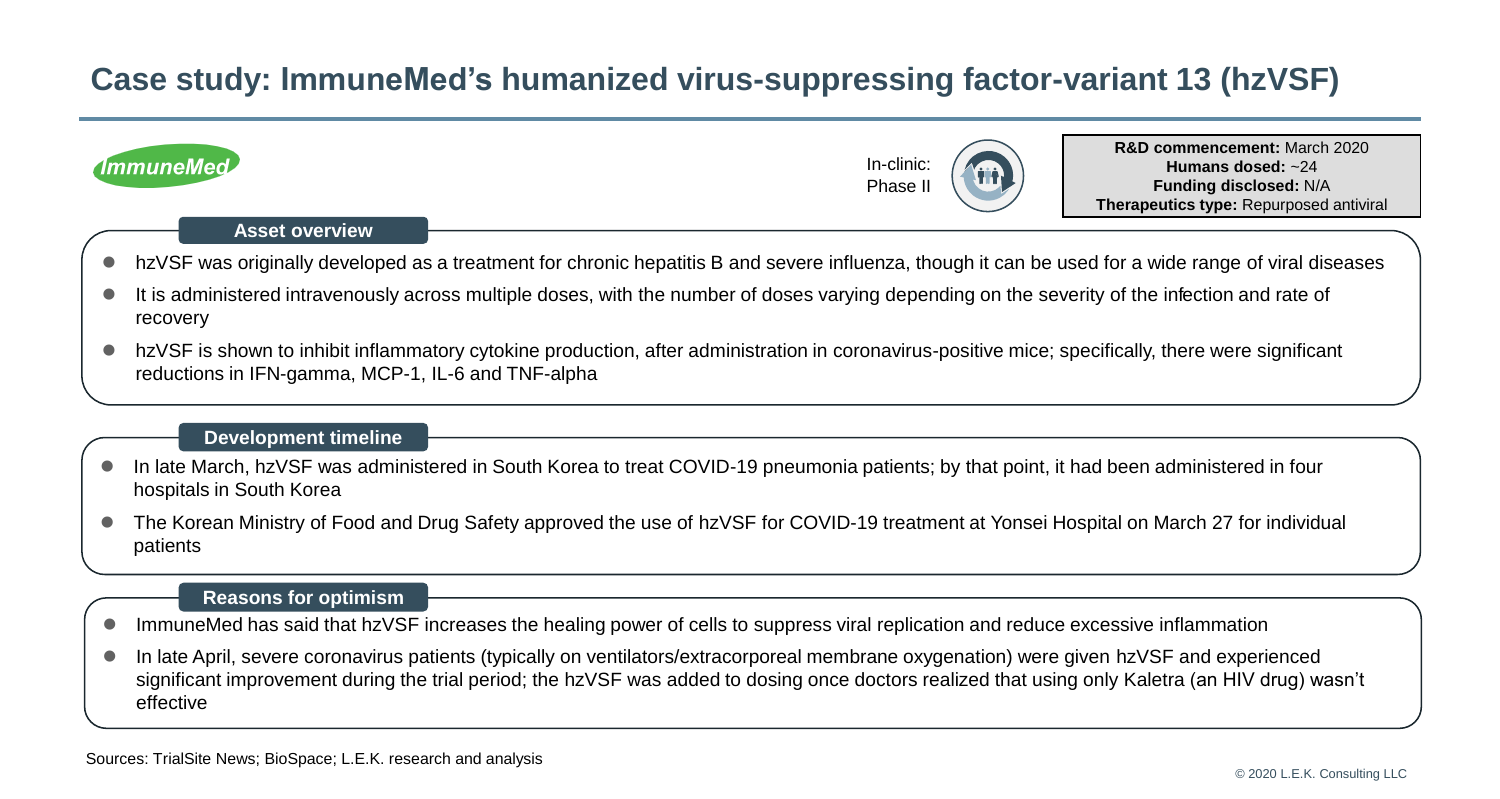# **Case study: Synairgen's interferon beta-1a (SNG001)**



SNG001 is a specific formulation of the interferon beta that is delivered to the lungs through a nebulizer

#### **Development timeline**

- In March, Synairgen received expedited authorization in the U.K. to conduct a trial of SNG001 in COVID-19 patients; the company is working with the NIHR Respiratory Translational Research Collaboration for the trials
- The trial aims to target older patients and people with specific comorbidities (heart/lung diseases) who are at greater risk of developing a severe or fatal form of COVID-19; by late March, Synairgen had begun to dose COVID-19 patients with SNG001

- Asset is already widely used with an understood risk profile as an injectable for multiple sclerosis; Synairgen has already tested its inhaled version with 200 asthma patients experiencing cold/flu infections, which has shown improvements in lung function
- If Synairgen's hypothesis is correct, and COVID-19 has evolved mechanisms that suppress interferon beta production, then SNG001 via nebulizer into the lungs could reduce viral replication and cell damage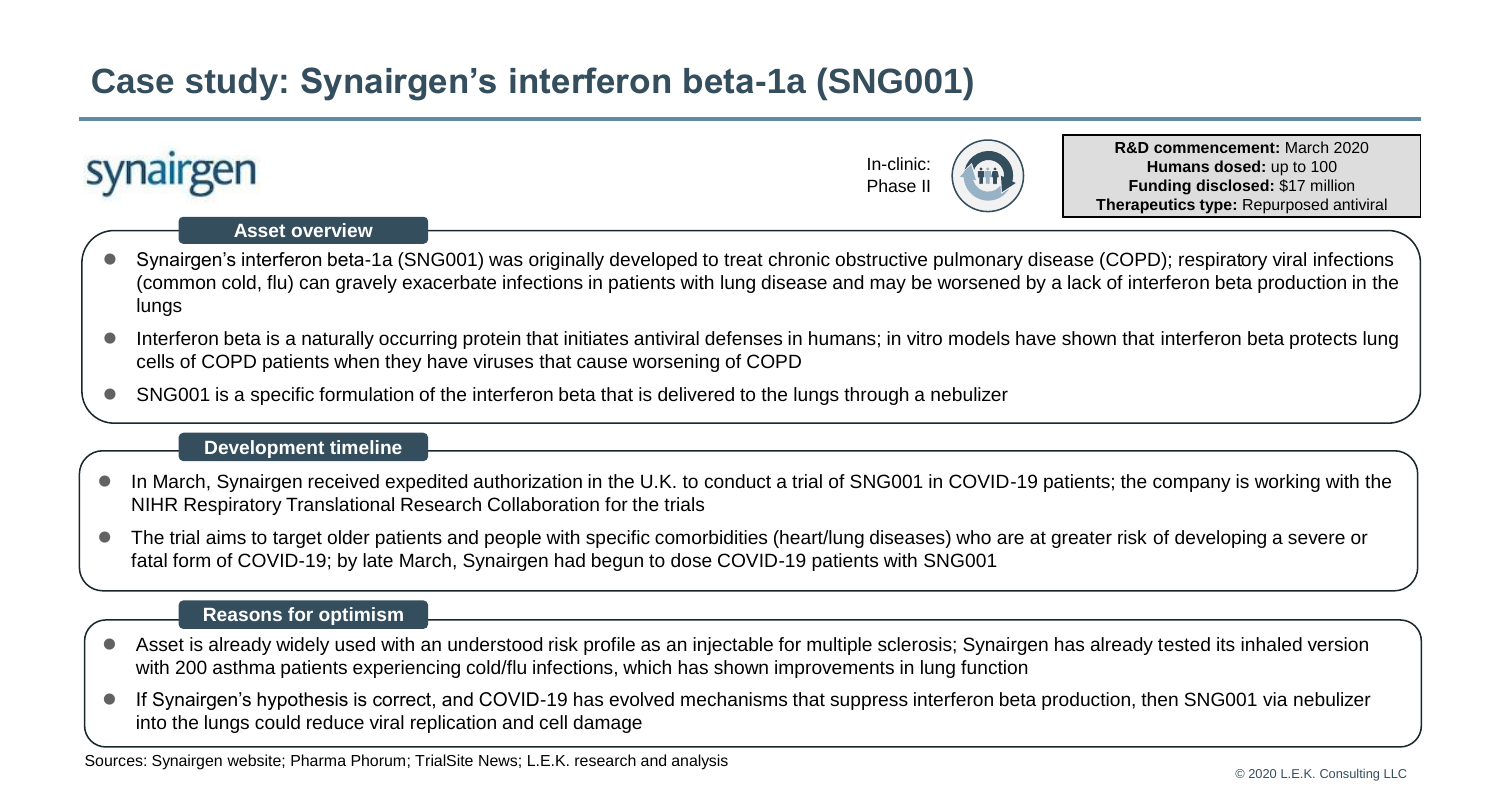## **Case study: RedHill's opaganib**

|                                                                                                                                                          | <b>RedHill</b><br>bharma<br><b>Asset overview</b>                                                                                                                                                                                                    |                                                                                                                                                           | In-clinic:<br>Phase I |  | R&D commencement: April 2020<br>Humans dosed: Up to 60<br>Funding disclosed: N/A<br>Therapeutics type: Repurposed antiviral |  |  |  |
|----------------------------------------------------------------------------------------------------------------------------------------------------------|------------------------------------------------------------------------------------------------------------------------------------------------------------------------------------------------------------------------------------------------------|-----------------------------------------------------------------------------------------------------------------------------------------------------------|-----------------------|--|-----------------------------------------------------------------------------------------------------------------------------|--|--|--|
|                                                                                                                                                          | effects                                                                                                                                                                                                                                              | Opaganib is a proprietary sphingosine kinase-2 (sk2) selective inhibitor that is administered orally and has anti-cancer, antiviral and anti-inflammatory |                       |  |                                                                                                                             |  |  |  |
|                                                                                                                                                          | sk2 is a lipid kinase that catalyzes formation of S1P, which promotes cancer growth and other proliferation and pathological inflammation                                                                                                            |                                                                                                                                                           |                       |  |                                                                                                                             |  |  |  |
|                                                                                                                                                          | RedHill acquired Opaganib from Apogee Biotechnology in March 2015, which had already completed successful preclinical trials with Opaganib in<br>oncology and GI-inflammation, and a Phase I study of advanced tumor cancer patients                 |                                                                                                                                                           |                       |  |                                                                                                                             |  |  |  |
|                                                                                                                                                          | <b>Development timeline</b>                                                                                                                                                                                                                          |                                                                                                                                                           |                       |  |                                                                                                                             |  |  |  |
| In mid-April, RedHill submitted its IND for opaganib treatment of COVID-19 to the FDA, following preliminary discussions with the FDA on study<br>design |                                                                                                                                                                                                                                                      |                                                                                                                                                           |                       |  |                                                                                                                             |  |  |  |
|                                                                                                                                                          | A U.S. Phase II trial aims to evaluate the safety and efficacy of opaganib with ~60 hospitalized COVID-19 patients                                                                                                                                   |                                                                                                                                                           |                       |  |                                                                                                                             |  |  |  |
|                                                                                                                                                          | In late April, data from Israel showed that six patients treated with opaganib experienced measurable clinical improvement; this includes decreased<br>requirement of supplemental oxygen, higher lymphocyte counts and decreased C-reactive protein |                                                                                                                                                           |                       |  |                                                                                                                             |  |  |  |
|                                                                                                                                                          | <b>Reasons for optimism</b>                                                                                                                                                                                                                          |                                                                                                                                                           |                       |  |                                                                                                                             |  |  |  |

- Several preclinical studies demonstrate the potential role of sk2 in the replication of RNA viruses similar to coronaviruses; opaganib inhibits sk2 and therefore potentially blocks viral replication and pathological inflammation
- RedHill's medical director is encouraged by the findings from the Israel study, which showed improved outcomes in severe COVID-19 patients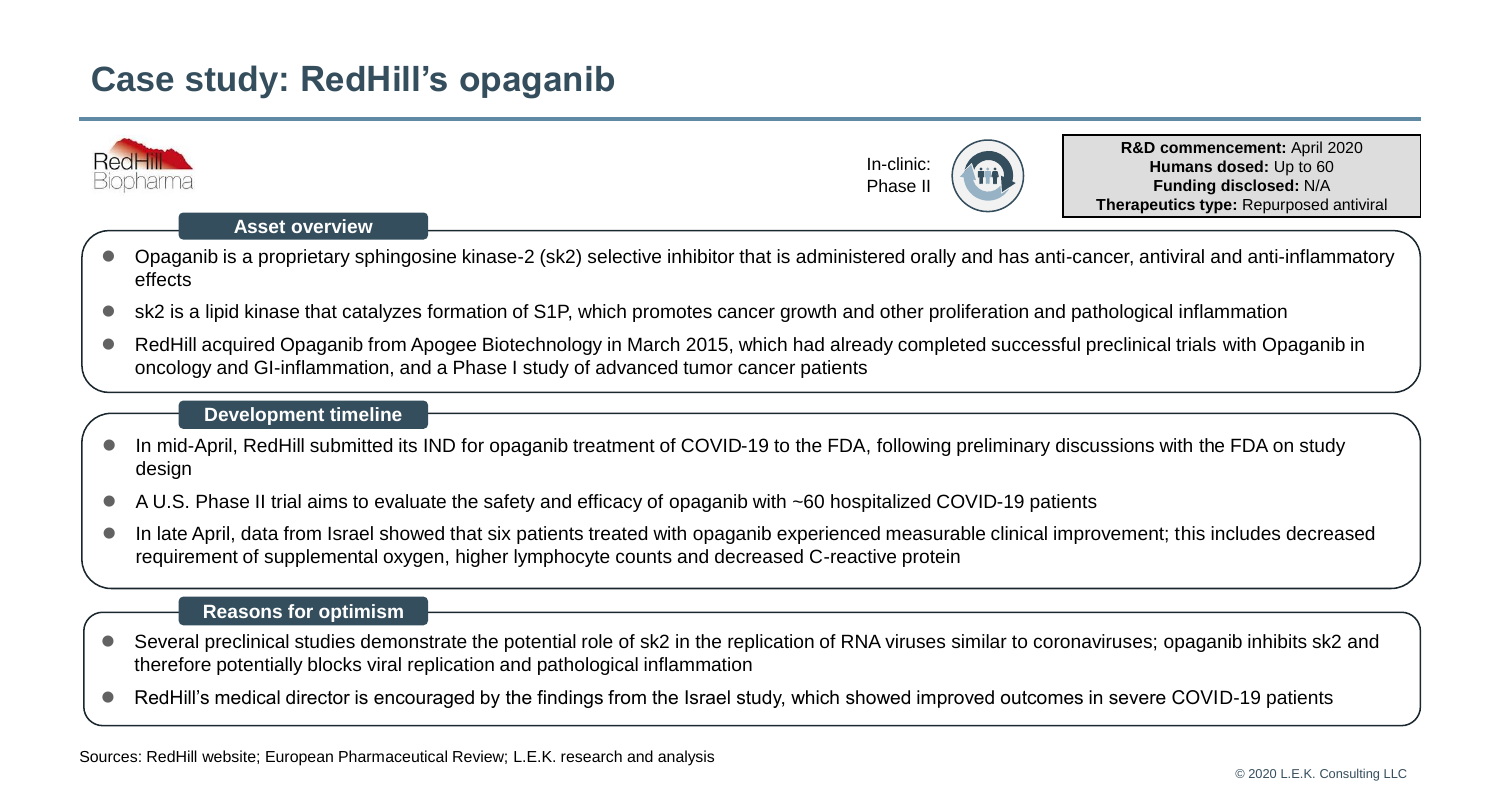# **Case study: Ridgeback Biotherapeutics and DRIVE's EIDD-2801**





**R&D commencement:** April 2020 **Humans dosed:** N/A **Funding disclosed:** N/A **Therapeutics type:** Novel antiviral

### **Asset overview**

- EIDD-2801 is an oral antiviral that prevents the replication of SARS-CoV-2, the virus that causes COVID-19, and has shown efficacy against other coronaviruses (e.g., SARS-CoV, MERS-CoV) in animal models; EIDD-2801 also has broad spectrum activity against a number of diseases including influenza, chikungunya, Ebola and equine encephalitis
- The drug was developed by Drug Innovation Ventures at Emory (DRIVE) LLC, wholly owned by Emory University, and was exclusively licensed to Ridgeback Biotherapeutics in March 2020

### **Development timeline**

- In early April, the FDA approved DRIVE's IND application for EIDD-2801, enabling the company to initiate human clinical trials
- EIDD-2801 has also received clearance by the U.K.'s Medicines and Healthcare products Regulatory Agency (MHRA) to begin human testing; Ridgeback commenced Phase I in the U.K. on Friday April 10

- EIDD-2801's potency against multiple coronaviruses and its oral bioavailability highlight its potential utility as an effective antiviral against SARS-CoV-2 and other future coronaviruses
- There is also potential for EIDD-2801 to be used as either a prophylactic or a therapeutic for SARS-CoV-2; used as a prophylactic, EIDD-2801 prevented severe lung damage, reduced the viral load and resulted in weight loss in mice when administered within 12-48 hours of infection — the window is expected to be longer in humans